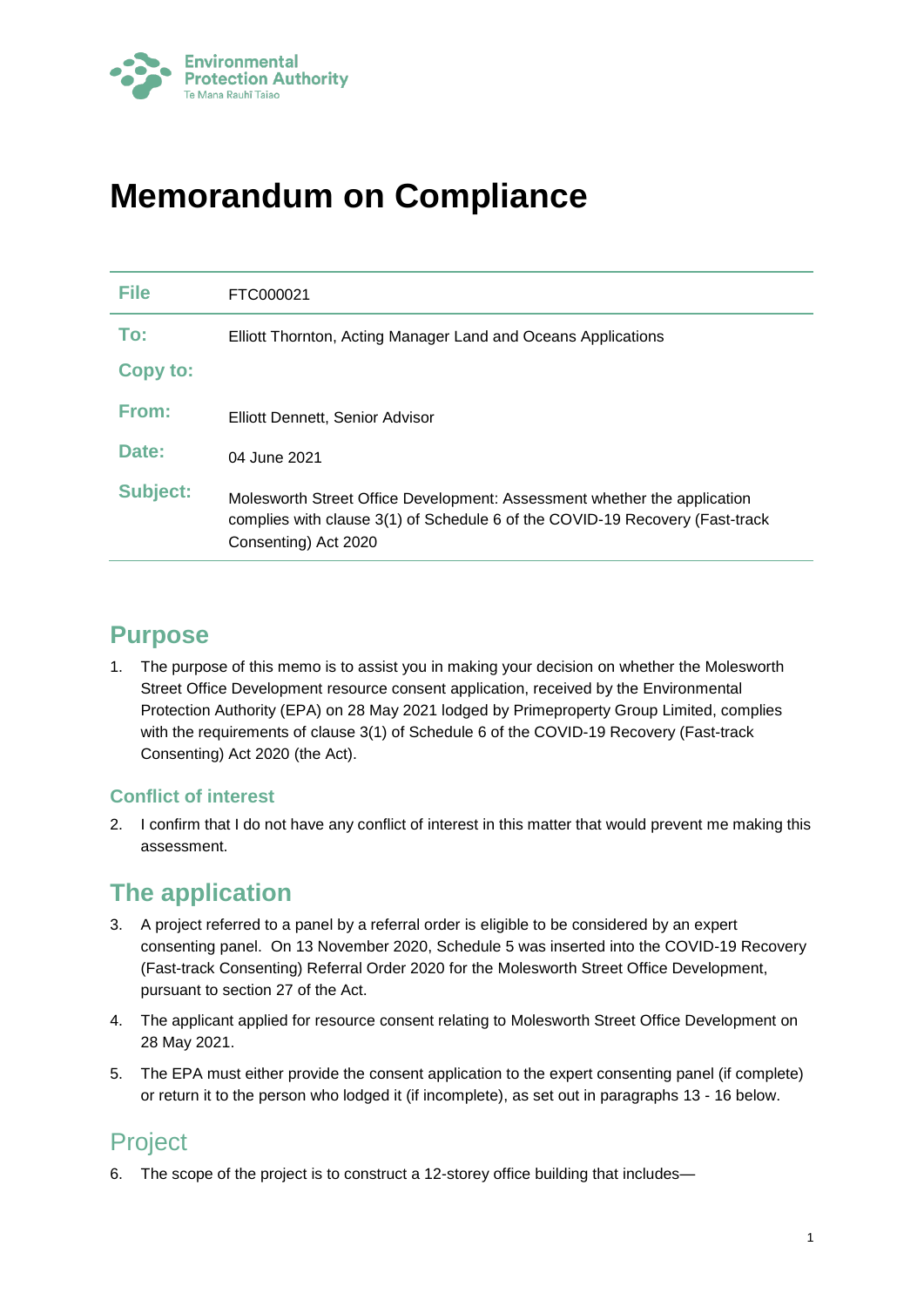- (a) retail or cafe space; and
- (b) a lobby; and
- (c) loading bays; and
- (d) a basement carpark.

### Fast-track consenting application process

#### **Legislative context**

- 7. Clause 2(1), Schedule 6 of the Act states that a person authorised in accordance with section 15 may apply for a resource consent that would otherwise be required under section 88 of the Resource Management Act 1991 (RMA).
- 8. Clause 3(1), Schedule 6 of the Act states that *"within 5 working days of receiving a consent application or notice of requirement, the EPA must determine whether the application or notice—*
	- *(a) relates solely to 1 or more of the listed projects or referred projects; and*
	- *(b) does not breach clause 2(3)(c) or (4); and*
	- *(c) contains all the information required under clauses 9 to 13."*
- 9. Clause 3(2), Schedule 6 of the Act states that *"if the EPA is satisfied that a consent application or notice of requirement complies with the matters listed in subclause (1), the EPA must provide the application or notice to the panel appointed to determine that application or notice."*
- 10. Clause 4(1), Schedule 6 of the Act states that *"if the EPA determines that a consent application or notice of requirement does not comply with the requirements of clause 3(1), it must return the application or notice immediately to the person who lodged it, with written reasons for the EPA's determination"*.

#### **Prerequisites for the application**

11. There are a number of prerequisites for an application to be lodged as set out in this table.

| Reference to clause<br>in Schedule 6 | <b>Preliminary Matter</b>                                             | <b>Comment</b>               | Accept/reject |
|--------------------------------------|-----------------------------------------------------------------------|------------------------------|---------------|
| Clause $2(1)$ or $2(2)$              | Application is made by<br>authorised person or<br>requiring authority | Yes                          | Accept        |
| Clause $2(3)(b)$                     | Application is in<br>approved form and<br>manner                      | Yes                          | Accept        |
| Clause $2(3)(c)$                     | Application complies with any restrictions and obligations in either: |                              |               |
|                                      | Schedule 2: or<br>(i)                                                 | $N/A$ – not a listed project | N/A           |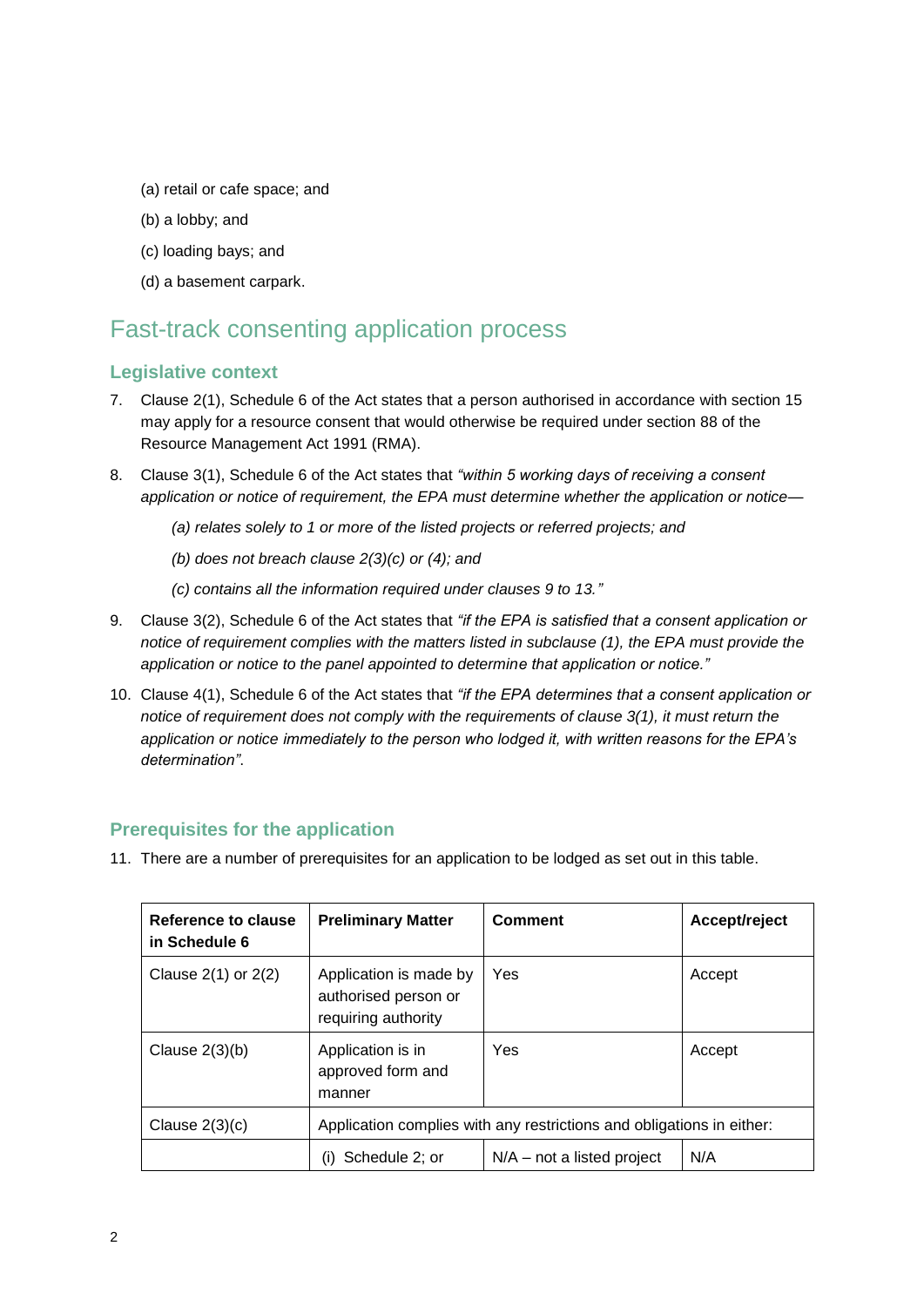|                  | (ii) Schedule 3 and<br>referral order                                                                                                                                                | Clause 6 of the Referral<br>Order requires seven<br>further information<br>requirements to be<br>provided with the<br>application. | Accept |
|------------------|--------------------------------------------------------------------------------------------------------------------------------------------------------------------------------------|------------------------------------------------------------------------------------------------------------------------------------|--------|
|                  |                                                                                                                                                                                      | These have been<br>provided as part of the<br>application in accordance<br>with the requirements of<br>the referral order          |        |
|                  |                                                                                                                                                                                      | No regional council<br>consents are required for<br>this application                                                               |        |
| Clause2(4)(a)    | Applications must not relate to an activity that is classified as a<br>prohibited activity in a:                                                                                     |                                                                                                                                    |        |
|                  | (i) Relevant plan or<br>proposed plan                                                                                                                                                | The application does not<br>identify that any of the<br>activities are prohibited.                                                 | Accept |
|                  | (ii) RMA regulations<br>(including any<br>NES)                                                                                                                                       | The application does not<br>identify that any of the<br>activities are prohibited                                                  | Accept |
| Clause $2(4)(b)$ | Applications must not<br>relate to an activity<br>that is to occur within<br>a customary marine<br>title area unless<br>agreed by the<br>appropriate customary<br>marine title group | $N/A$ – the Project is not<br>within a customary marine<br>title area.                                                             | Accept |
| Clause $3(1)(a)$ | Relates solely to 1 or<br>more of the listed<br>projects or referred<br>projects                                                                                                     | I am satisfied the draft<br>application relates to the<br>project as described in the<br>Referral Order                            | Accept |

### **Conclusions on preliminary matters**

12. The application can proceed to an assessment of whether the application contains all the information required under clauses 9 to 13 of Schedule 6 of the Act.

### **Assessment of compliance table**

13. An assessment table against Clauses 9-11, Schedule 6 of the Act is included in Appendix 1.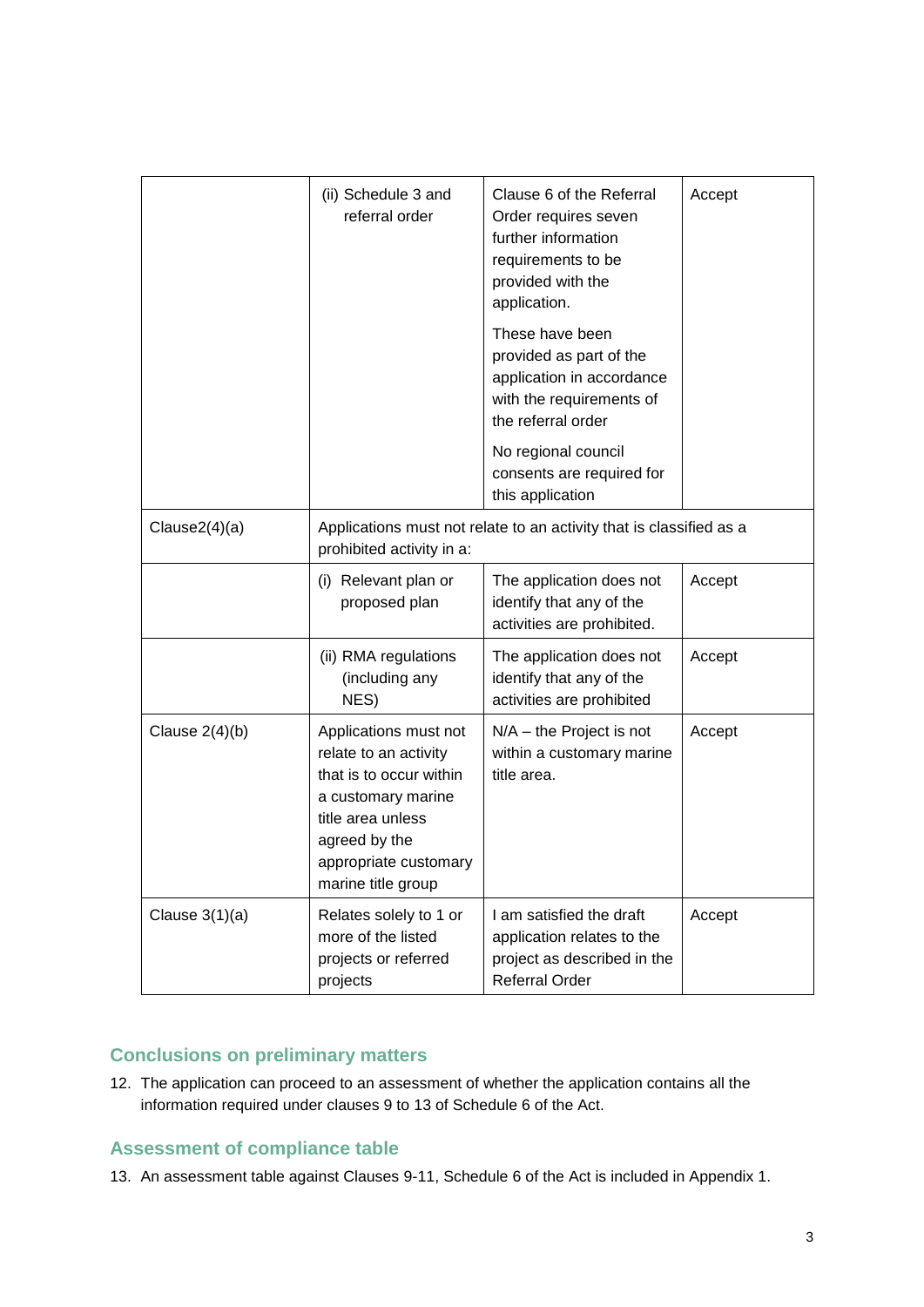- 14. The information provided must be in sufficient detail to correspond to the scale and significance of the effects that the activity is anticipated to have on the environment, taking into account any proposal by a consent applicant or requiring authority to manage adverse effects through conditions, including requiring the preparation of a management plan (Clauses 13(3) and 14 of Schedule 6).
- 15. The information in the application has been assessed on the basis that the scale of the activity is medium, and potentially low effects on the environment after taking into account mitigation measures and conditions.
- 16. My view is that the application **does** comply with clause 3(1) and can be provided to the Panel.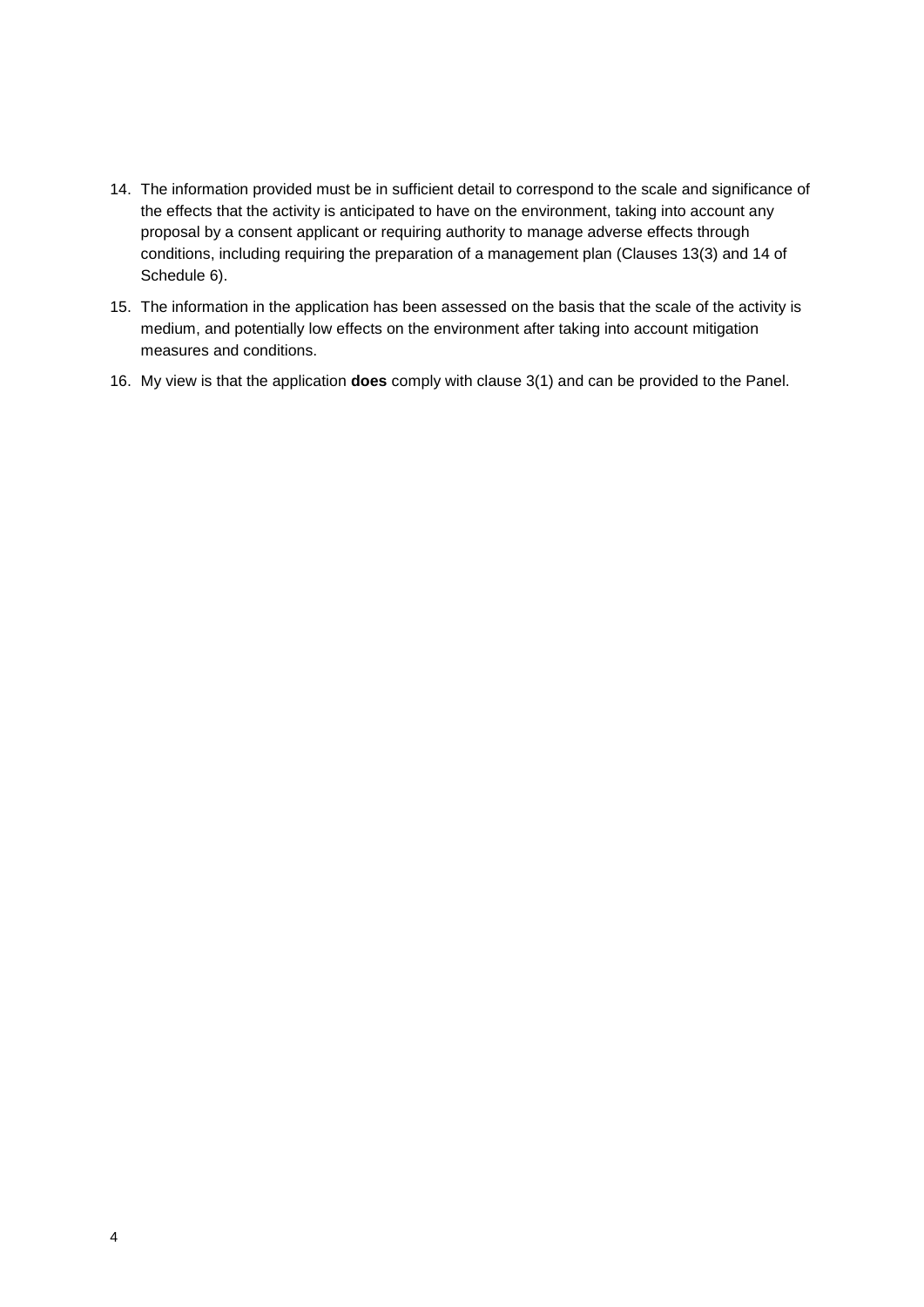

# **Appendix 1: Clauses 9-11**

Resource consent application

#### **Table 1: Checklist of completeness requirements in Clauses 9-11 of Schedule 6 of the Act**

| Reference to     | <b>7 Requirement</b> | Is the information present? Is the information provided |                                          |
|------------------|----------------------|---------------------------------------------------------|------------------------------------------|
| <b>clause</b> in |                      | (include section/page)                                  | i in sufficient detail? Y/N <sup>।</sup> |
| Schedule 6       |                      | reference)                                              |                                          |

**Clause 9**

| Clause $9(1)(a)$ | A description of the proposed activity                                                                                                                                                                            | Yes<br>This has been provided in<br>section 1a, pages 5-9.     | Yes |
|------------------|-------------------------------------------------------------------------------------------------------------------------------------------------------------------------------------------------------------------|----------------------------------------------------------------|-----|
| Clause $9(1)(b)$ | A description and map of the site at which the activity is to                                                                                                                                                     | Yes                                                            | Yes |
|                  | occur                                                                                                                                                                                                             | This has been provided in<br>section 1b, page 9-12.            |     |
| Clause $9(1)(c)$ | Confirmation that the consent application complies with clause<br>3(1)                                                                                                                                            | Yes                                                            | Yes |
|                  |                                                                                                                                                                                                                   | This has been provided on<br>page 4.                           |     |
| Clause $9(1)(d)$ | The full name and address of:                                                                                                                                                                                     | Yes This has been provided<br>in section 1d, Pages $13 - 15$ . | Yes |
|                  | Each owner of the site and of land adjacent to the site<br>Ъ.<br>Each occupier of the site and of land adjacent to the site<br>ii.<br>who, after reasonable enquiry, is able to be identified by<br>the applicant |                                                                |     |
|                  |                                                                                                                                                                                                                   | Yes                                                            | Yes |
|                  |                                                                                                                                                                                                                   | This has been provided in<br>section 1d, Pages $13 - 15$       |     |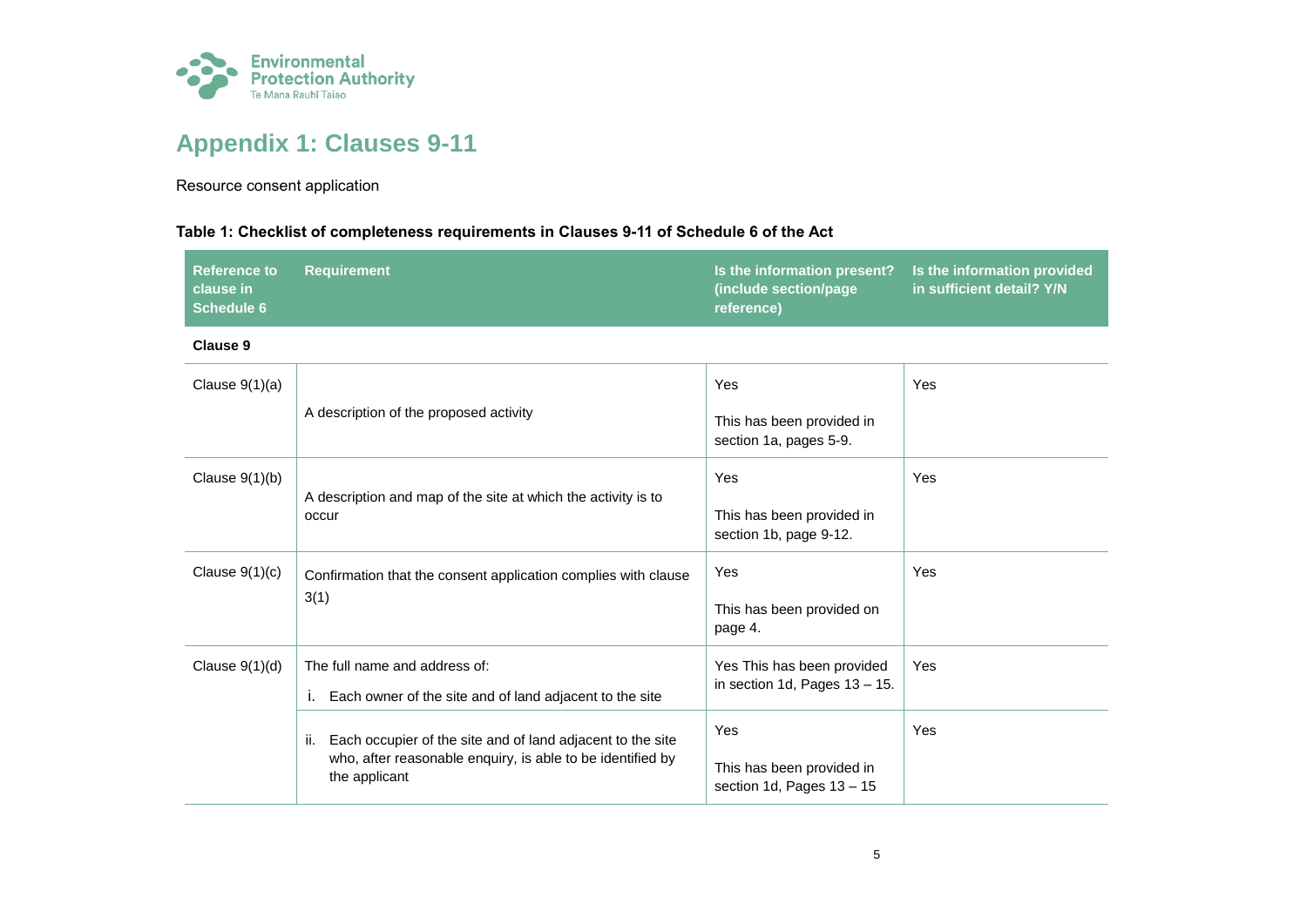| <b>Reference to</b><br>clause in<br><b>Schedule 6</b> | <b>Requirement</b>                                                                                                                                                                                | Is the information present?<br>(include section/page<br>reference)                                                                                                                                                          | Is the information provided<br>in sufficient detail? Y/N |
|-------------------------------------------------------|---------------------------------------------------------------------------------------------------------------------------------------------------------------------------------------------------|-----------------------------------------------------------------------------------------------------------------------------------------------------------------------------------------------------------------------------|----------------------------------------------------------|
|                                                       | Were reasonable inquiries made?                                                                                                                                                                   | Yes                                                                                                                                                                                                                         | Yes                                                      |
| Clause $9(1)(e)$                                      | A description of any other activities that are part of the proposal<br>to which the consent application relates                                                                                   | Yes<br>This has been provided in<br>section 1e, page 15<br>The applicant notes that<br>there are no other activities<br>that are part of the proposal<br>to which the consent<br>application relates.                       | Yes                                                      |
| Clause $9(1)(f)$                                      | A description of any other resource consents, notices of<br>requirement for designations, or alterations to designations<br>required for the proposal to which the consent application<br>relates | Yes<br>This has been provided in<br>section 1f, page 15.<br>The applicant notes that<br>there are no other resource<br>consents, notices of<br>requirements or designations<br>to which the consent<br>application relates. | Yes                                                      |
| Clause $9(1)(g)$                                      | An assessment of the activity against-<br>Part 2 of the RMA<br>(i)                                                                                                                                | Yes<br>This has been provided in<br>section 1g, pages $14 - 15$ .<br>This is supported by<br>attachment 11                                                                                                                  | Yes                                                      |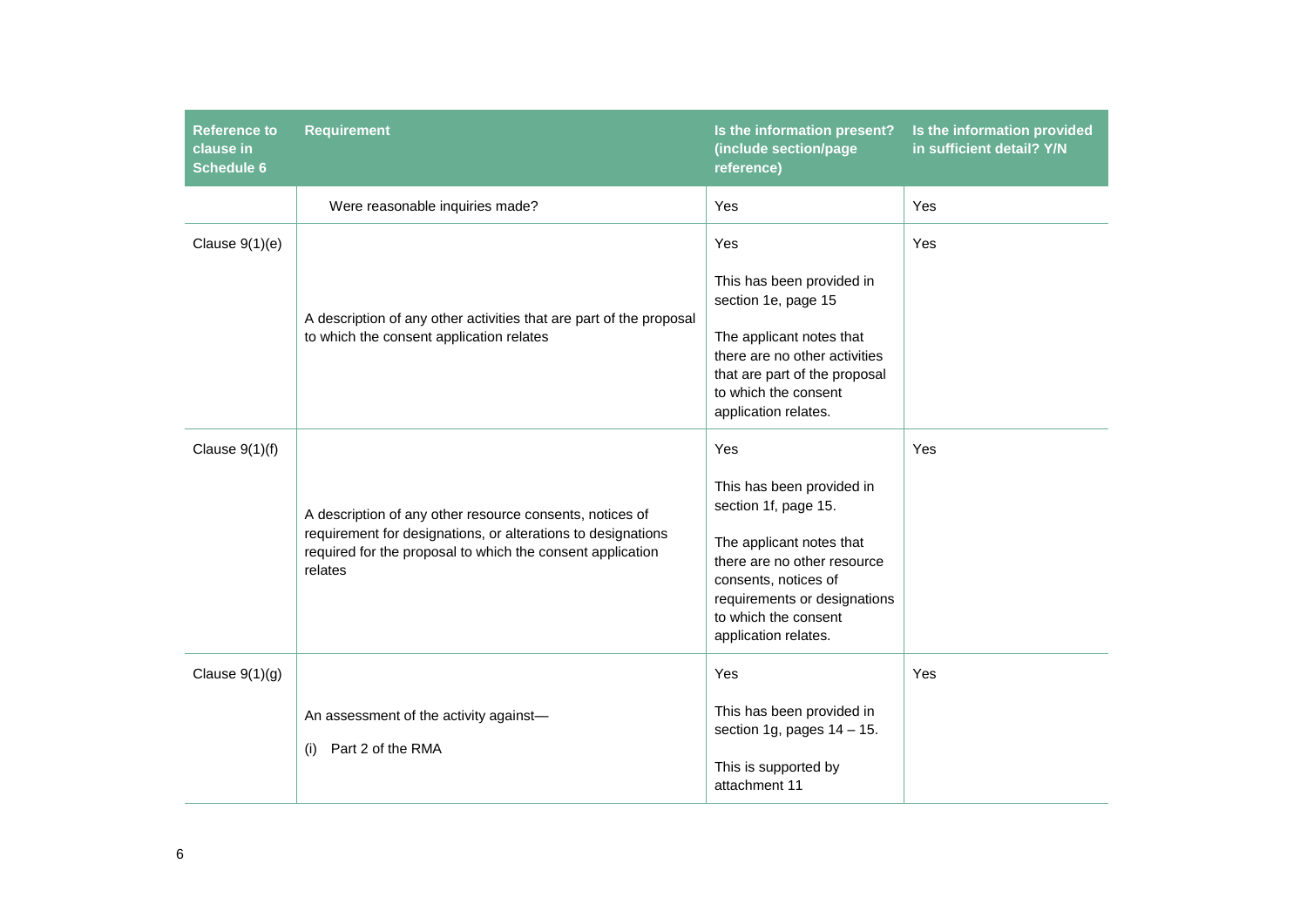| Reference to<br>clause in<br><b>Schedule 6</b> | <b>Requirement</b>                                                                                                                                                                                                                                                                                                                                                                                                                                                               | Is the information present?<br>(include section/page<br>reference) | Is the information provided<br>in sufficient detail? Y/N |
|------------------------------------------------|----------------------------------------------------------------------------------------------------------------------------------------------------------------------------------------------------------------------------------------------------------------------------------------------------------------------------------------------------------------------------------------------------------------------------------------------------------------------------------|--------------------------------------------------------------------|----------------------------------------------------------|
| Section 19                                     | (ii) the purpose of this Act                                                                                                                                                                                                                                                                                                                                                                                                                                                     | Yes<br>This has been provided in<br>section 1g, pages 16-17        | Yes                                                      |
|                                                | (iii) the following matters (set out in section 19 of the Act -<br>whether project helps to achieve purpose of Act):                                                                                                                                                                                                                                                                                                                                                             | Yes<br>This has been provided in<br>section 1g, pages 15-17.       | Yes                                                      |
|                                                | (a) the project's economic benefits and costs for people or<br>industries affected by COVID-19                                                                                                                                                                                                                                                                                                                                                                                   | Yes<br>This has been provided in<br>section 1g, pages 15-17.       | Yes                                                      |
|                                                | (b) the project's effect on the social and cultural well-being of<br>current and future generations                                                                                                                                                                                                                                                                                                                                                                              | Yes<br>This has been provided in<br>section 1g, pages 15-17.       | Yes                                                      |
|                                                | whether the project would be likely to progress faster by<br>(C)<br>using the processes provided by this Act than would<br>otherwise be the case                                                                                                                                                                                                                                                                                                                                 | Yes<br>This has been provided in<br>section 1g, pages 15-17.       | Yes                                                      |
|                                                | (d) whether the project may result in a public benefit by, for<br>example: generating employment; increasing housing<br>supply; contributing to well-functioning urban<br>environments; providing infrastructure in order to improve<br>economic, employment, and environmental outcomes, and<br>increase productivity; improving environmental outcomes<br>for coastal or freshwater quality, air quality, or indigenous<br>biodiversity; minimising waste; contributing to New | Yes<br>This has been provided in<br>section 1g, pages 15-17.       | Yes                                                      |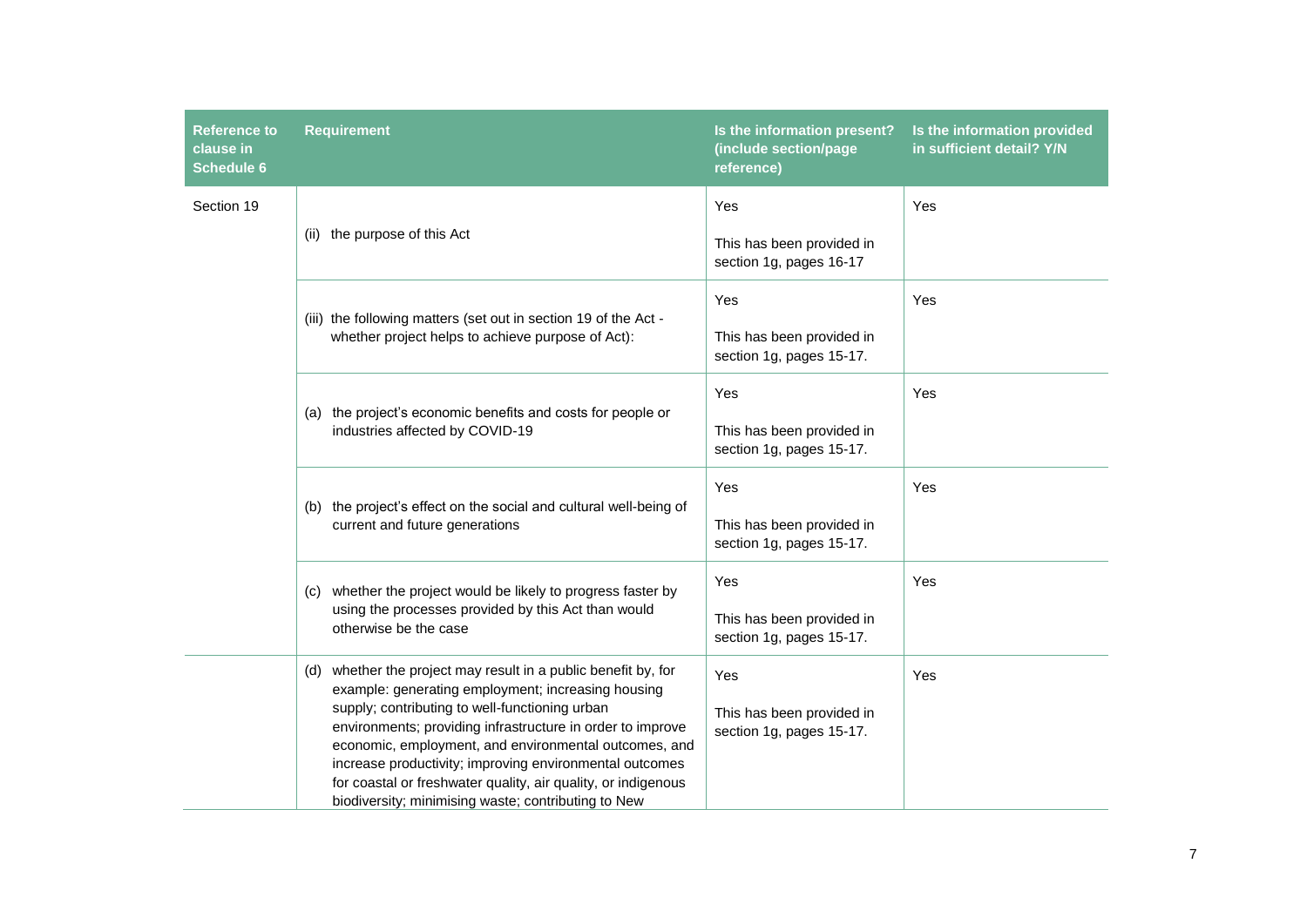| <b>Reference to</b><br>clause in<br><b>Schedule 6</b> | <b>Requirement</b>                                                                                                                                                                                                                                                                                                                                                                                                                        | Is the information present?<br>(include section/page<br>reference)                                                                                             | Is the information provided<br>in sufficient detail? Y/N |
|-------------------------------------------------------|-------------------------------------------------------------------------------------------------------------------------------------------------------------------------------------------------------------------------------------------------------------------------------------------------------------------------------------------------------------------------------------------------------------------------------------------|----------------------------------------------------------------------------------------------------------------------------------------------------------------|----------------------------------------------------------|
|                                                       | Zealand's efforts to mitigate climate change; and transition<br>more quickly to a low-emissions economy (in terms of<br>reducing New Zealand's net emissions of greenhouse<br>gases); promoting the protection of historic heritage;<br>strengthening environmental, economic, and social<br>resilience, in terms of managing the risks from natural<br>hazards and the effects of climate change; or any other<br>benefit(s) identified. |                                                                                                                                                                |                                                          |
|                                                       | (e) whether there is potential for the project to have significant<br>adverse environmental effects, including greenhouse gas<br>emissions:                                                                                                                                                                                                                                                                                               | Yes<br>This has been provided in<br>section 1g, pages 15-17.                                                                                                   | Yes                                                      |
|                                                       | any other matter that the Minister considers relevant.<br>(f)                                                                                                                                                                                                                                                                                                                                                                             | N/A<br>The Minister has not<br>included in the Referral<br>Order any additional matters<br>related to the purpose of the<br>Act which need to be<br>addressed. | N/A                                                      |
| Clause $9(1)(h)$                                      | An assessment of the activity against --<br>any relevant provisions in a national environmental<br>(a)<br>standard, including:                                                                                                                                                                                                                                                                                                            | Yes<br>This has been provided in<br>section 1h page 17 and                                                                                                     | Yes                                                      |
|                                                       | Any relevant objectives, policies or rules<br>j.<br>Any requirement, condition, or permission in any rules<br>ii.                                                                                                                                                                                                                                                                                                                         | section 3a page 19.                                                                                                                                            |                                                          |
|                                                       | Any other requirements<br>iii.                                                                                                                                                                                                                                                                                                                                                                                                            | This is support by appendix<br>8.                                                                                                                              |                                                          |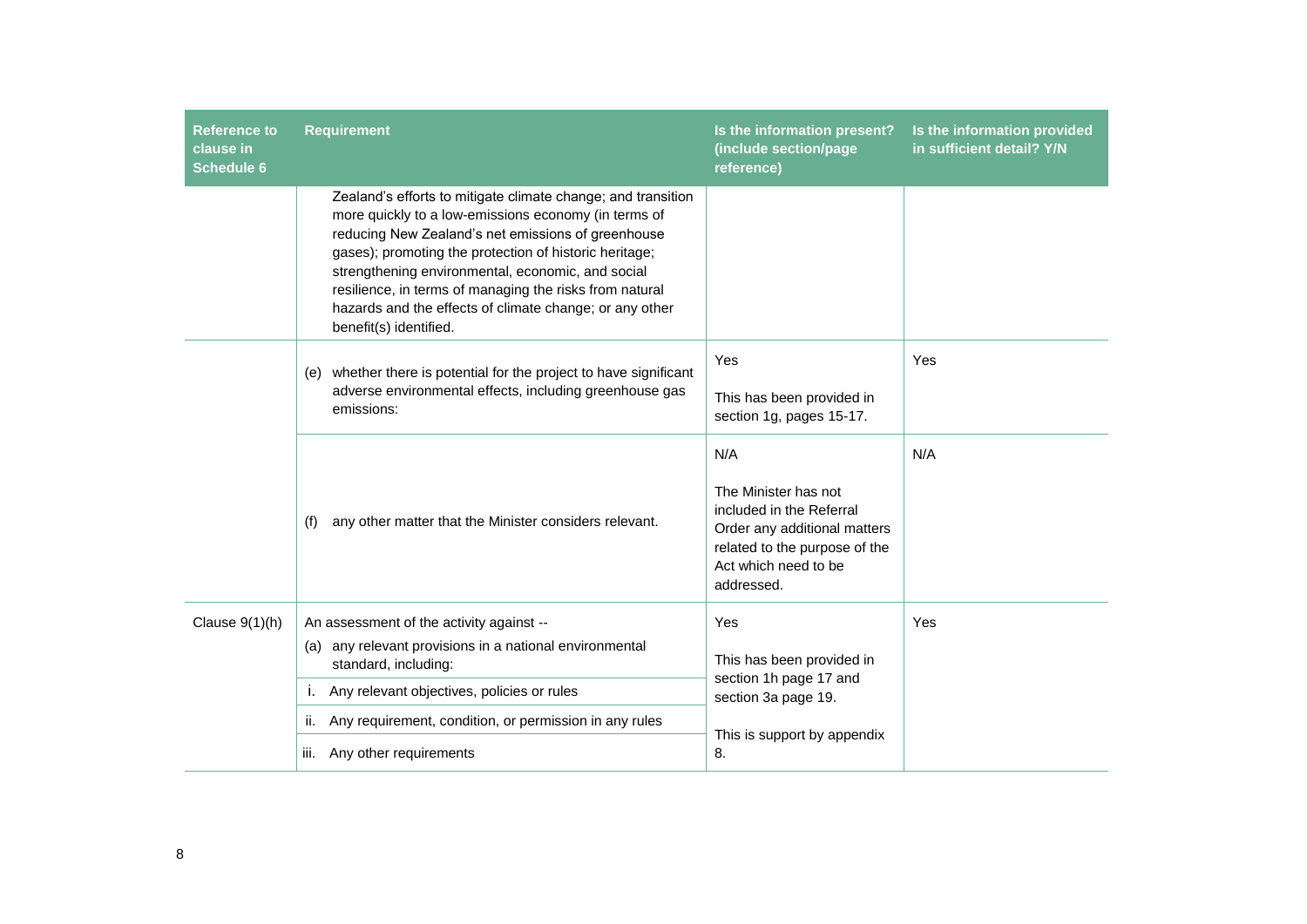| <b>Reference to</b><br>clause in<br><b>Schedule 6</b> | <b>Requirement</b>                                                                                                   | Is the information present?<br>(include section/page<br>reference)                                                     | Is the information provided<br>in sufficient detail? Y/N |
|-------------------------------------------------------|----------------------------------------------------------------------------------------------------------------------|------------------------------------------------------------------------------------------------------------------------|----------------------------------------------------------|
|                                                       | (b) Any relevant provisions in any other regulations made<br>under the RMA, including:                               | Yes                                                                                                                    | Yes                                                      |
|                                                       | Any relevant objectives, policies or rules<br>Τ.                                                                     | This has been provided in<br>section 1h page 17.                                                                       |                                                          |
|                                                       | Any requirement, condition, or permission in any rules<br>ii.                                                        |                                                                                                                        |                                                          |
|                                                       | Any other requirements<br>III.                                                                                       | The applicant identifies no<br>other relevant provisions in<br>any other regulations made<br>under the RMA             |                                                          |
|                                                       | (c) Any relevant provisions in any national policy statement,<br>including:                                          | Yes                                                                                                                    | Yes                                                      |
|                                                       | i. Any relevant objectives, policies or rules                                                                        | This has been provided in<br>section 1h, page 17 and                                                                   |                                                          |
|                                                       | Any requirement, condition, or permission in any rules<br>Ш.                                                         | section 3a pages $19 - 20$ .                                                                                           |                                                          |
|                                                       | iii. Any other requirements                                                                                          |                                                                                                                        |                                                          |
|                                                       | (d) Any relevant provisions in a New Zealand coastal policy<br>statement, including:                                 | Yes                                                                                                                    | Yes                                                      |
|                                                       | i. Any relevant objectives, policies or rules                                                                        | This has been provided in<br>section 1h, page 17.                                                                      |                                                          |
|                                                       | ii. Any requirement, condition, or permission in any rules                                                           | The applicant identifies that                                                                                          |                                                          |
|                                                       | Any other requirements<br>Ш.                                                                                         | there are no relevant<br>provisions in the New<br>Zealand coastal policy<br>statement that applies to this<br>project. |                                                          |
|                                                       | Any relevant provisions in any regional policy statement or<br>(e)<br>proposed regional policy statement, including: | Yes                                                                                                                    | Yes                                                      |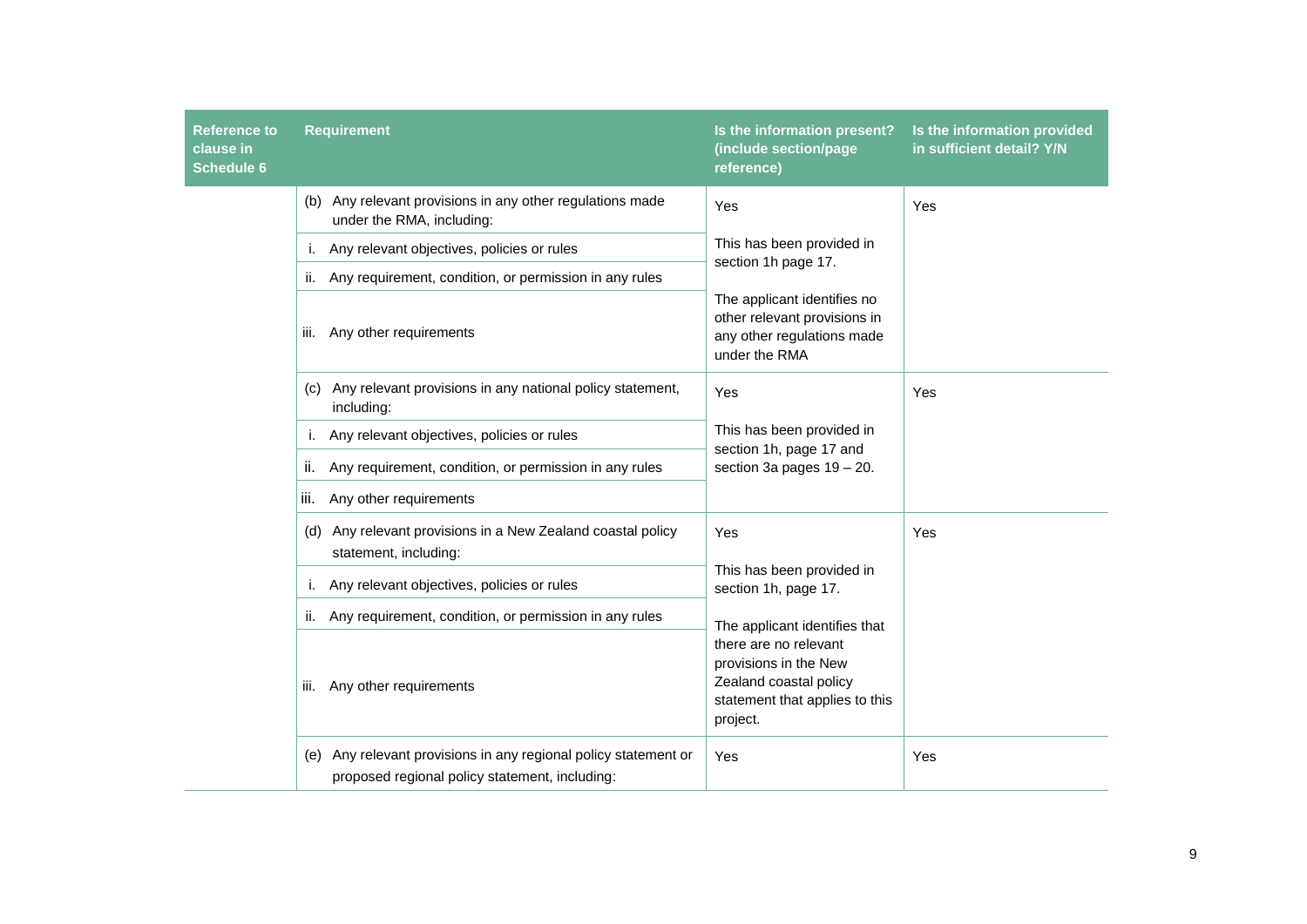| <b>Reference to</b><br>clause in<br><b>Schedule 6</b> | <b>Requirement</b>                                                                                                                                                            | Is the information present?<br>(include section/page<br>reference)                                                                                            | Is the information provided<br>in sufficient detail? Y/N |
|-------------------------------------------------------|-------------------------------------------------------------------------------------------------------------------------------------------------------------------------------|---------------------------------------------------------------------------------------------------------------------------------------------------------------|----------------------------------------------------------|
|                                                       | Any relevant objectives, policies or rules<br>i.<br>Any requirement, condition, or permission in any rules<br>ii.<br>Any other requirements<br>iii.                           | This has been provided in<br>section 1h, page 17 and<br>section 3a pages $20 - 21$ .                                                                          |                                                          |
|                                                       | Any relevant provisions in a plan or proposed plan,<br>(f)<br>including:<br>Any relevant objectives, policies or rules                                                        | Yes<br>This has been provided in<br>section 1h, page 17 and                                                                                                   |                                                          |
|                                                       | Any requirement, condition, or permission in any rules<br>ii.<br>Any other requirements<br>iii.                                                                               | section 3a pages $22 - 33$ .                                                                                                                                  |                                                          |
|                                                       | (g) Any relevant provision in any planning document<br>recognised by a relevant iwi authority and lodged with a<br>local authority, including:                                | Yes<br>The applicant has identified<br>that there are no planning<br>documents recognised by a<br>relevant iwi authority and<br>lodged with a local authority | Yes                                                      |
|                                                       | Any relevant objectives, policies or rules<br>i.<br>Any requirement, condition, or permission in any rules<br>ii.                                                             |                                                                                                                                                               |                                                          |
|                                                       | Any other requirements<br>iii.                                                                                                                                                | This has been provided in<br>section 1h, page 17.                                                                                                             |                                                          |
| Clause 9(1)(i)                                        | Information about any Treaty settlements that apply in the<br>project area, including-<br>the identification of the relevant provisions in those Treaty<br>(i)<br>settlements | Yes<br>This has been provided in<br>section 1i, page 17.                                                                                                      | Yes                                                      |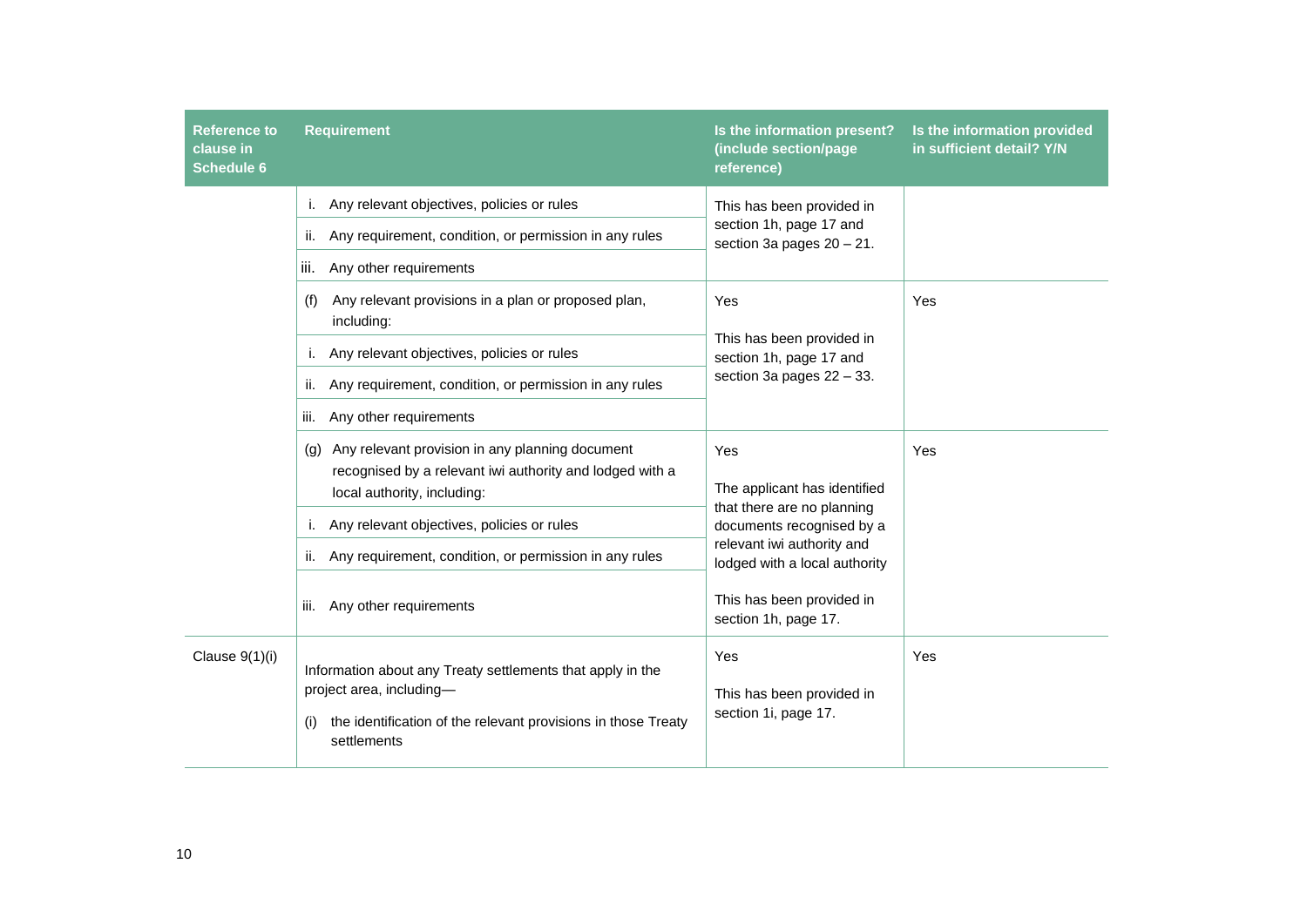| <b>Reference to</b><br>clause in<br><b>Schedule 6</b> | <b>Requirement</b>                                                                                                                                                                                                                                   | Is the information present?<br>(include section/page<br>reference) | Is the information provided<br>in sufficient detail? Y/N |
|-------------------------------------------------------|------------------------------------------------------------------------------------------------------------------------------------------------------------------------------------------------------------------------------------------------------|--------------------------------------------------------------------|----------------------------------------------------------|
|                                                       | a summary of any redress provided by those settlements<br>(ii)<br>that affects natural and physical resources relevant to the<br>project or project area                                                                                             | N/A<br>No redress is affected by the<br>proposed project           | N/A                                                      |
| Clause $9(1)(j)$                                      | The conditions that the applicant proposes for the resource<br>consent                                                                                                                                                                               | Yes<br>This has been provided in<br>section 1j pages 17-18         | Yes                                                      |
| Clause $9(4)(a)$                                      | An assessment of the activity's effects on the environment that<br>includes the following information (set out in clause 10<br>Schedule 6 of the Act): <sup>1</sup><br>an assessment of the actual or potential effects on<br>(a)<br>the environment | Yes<br>This has been provided in<br>section 4a, pages 34-42        | Yes                                                      |
|                                                       | (b) if the activity includes the use of hazardous<br>installations, an assessment of any risks to the<br>environment that are likely to arise from such use                                                                                          | Yes<br>This has been provided in<br>section 4a, page 41.           | Yes                                                      |
|                                                       | if the activity includes the discharge of any<br>(c)<br>contaminant, a description of-<br>the nature of the discharge and the sensitivity of the<br>(i)<br>receiving environment to adverse effects; and                                             | Yes<br>This has been provided in<br>attachment 8 and 10.           | Yes                                                      |

l

<sup>&</sup>lt;sup>1</sup> The application does not need to include any additional information specified in a relevant regional policy statement or plan that that would be required in an assessment of environmental effects under Schedule 4 of the RMA.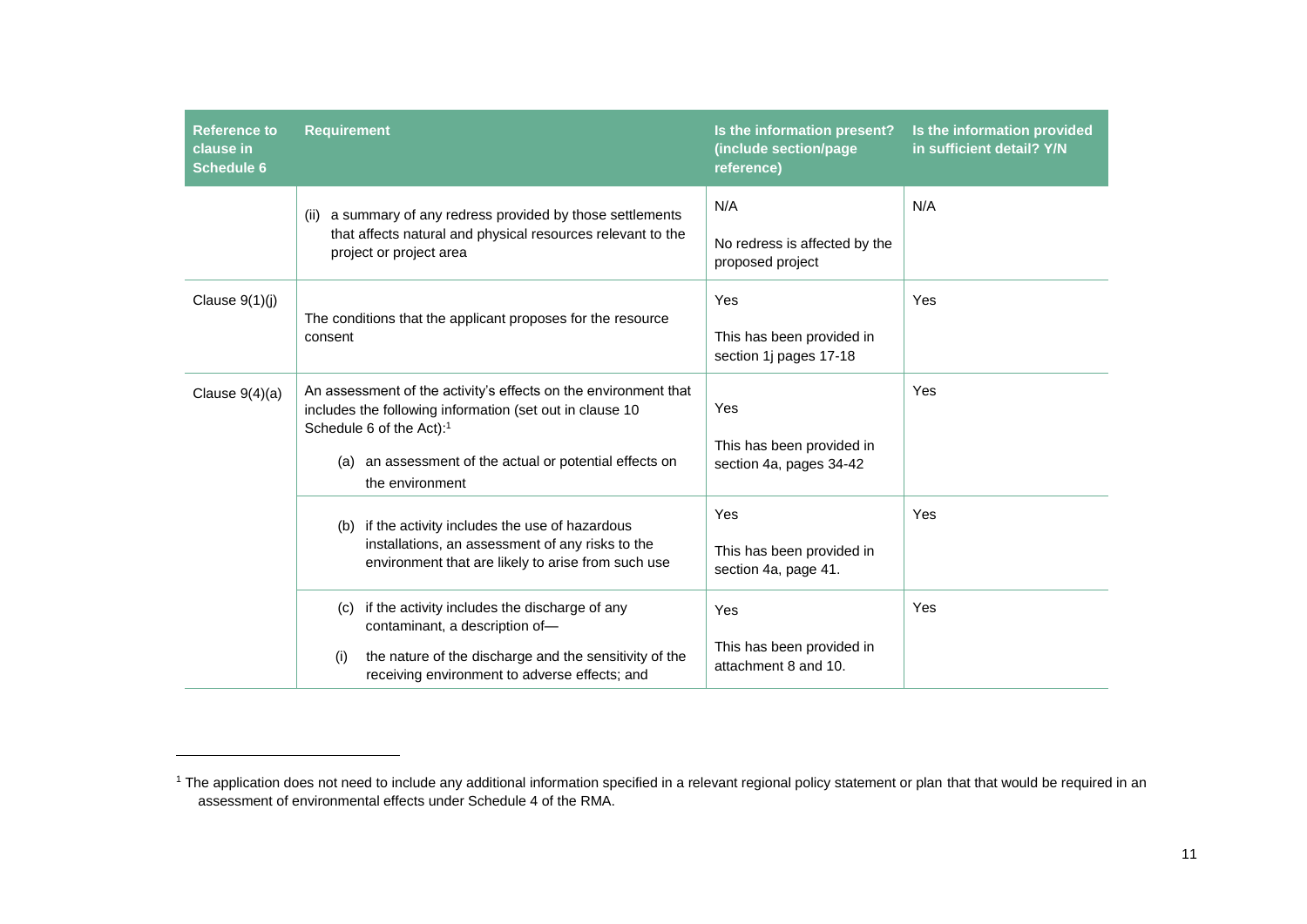| <b>Reference to</b><br>clause in<br><b>Schedule 6</b> | <b>Requirement</b>                                                                                                                                                                                                                                                                                                                                                                                                                                                                                                                                                                                                                                                                                                                                                                             |                                                                                                | Is the information present?<br>(include section/page<br>reference)                                             | Is the information provided<br>in sufficient detail? Y/N |
|-------------------------------------------------------|------------------------------------------------------------------------------------------------------------------------------------------------------------------------------------------------------------------------------------------------------------------------------------------------------------------------------------------------------------------------------------------------------------------------------------------------------------------------------------------------------------------------------------------------------------------------------------------------------------------------------------------------------------------------------------------------------------------------------------------------------------------------------------------------|------------------------------------------------------------------------------------------------|----------------------------------------------------------------------------------------------------------------|----------------------------------------------------------|
|                                                       | (ii)<br>environment                                                                                                                                                                                                                                                                                                                                                                                                                                                                                                                                                                                                                                                                                                                                                                            | any possible alternative methods of discharge,<br>including discharge into any other receiving |                                                                                                                |                                                          |
|                                                       | (d) a description of the mitigation measures (including<br>safeguards and contingency plans where relevant) to<br>be undertaken to help prevent or reduce the actual or<br>potential effect of the activity<br>(e) identification of persons who may be affected by the<br>activity and any response to the views of any persons<br>consulted, including the views of iwi or hapū that<br>have been consulted in relation to the proposal<br>if iwi or hapū elect not to respond when consulted on<br>(f)<br>the proposal, any reasons that they have specified for<br>that decision<br>(g) if the scale and significance of the activity's effects<br>are such that monitoring is required, a description of<br>how the effects will be monitored and by whom, if the<br>activity is approved |                                                                                                | Yes<br>This has been provided in<br>section 4a, pages 34-42                                                    | Yes                                                      |
|                                                       |                                                                                                                                                                                                                                                                                                                                                                                                                                                                                                                                                                                                                                                                                                                                                                                                |                                                                                                | Yes<br>This has been provided in<br>section 1d, pages 12-14                                                    | Yes                                                      |
|                                                       |                                                                                                                                                                                                                                                                                                                                                                                                                                                                                                                                                                                                                                                                                                                                                                                                |                                                                                                | Yes<br>This has been provided in<br>appendix 9 and appendix<br>titled 200110-Email-Ngati<br>Toa - 26 Jan 2021. | Yes                                                      |
|                                                       |                                                                                                                                                                                                                                                                                                                                                                                                                                                                                                                                                                                                                                                                                                                                                                                                |                                                                                                | Yes<br>This has been provided in<br>section 4a, page 42.                                                       | Yes                                                      |
|                                                       | exercise of a protected customary right                                                                                                                                                                                                                                                                                                                                                                                                                                                                                                                                                                                                                                                                                                                                                        | (h) an assessment of any effects of the activity on the                                        | $N/A$ – the Project is not<br>within a customary marine<br>title area.                                         | N/A                                                      |
| Clause $9(4)(b)$                                      | An assessment of the activity's effects that also covers the<br>following matters (set out in clause 11 of Schedule 6 of the<br>$Act)$ :                                                                                                                                                                                                                                                                                                                                                                                                                                                                                                                                                                                                                                                       |                                                                                                | Yes                                                                                                            | Yes                                                      |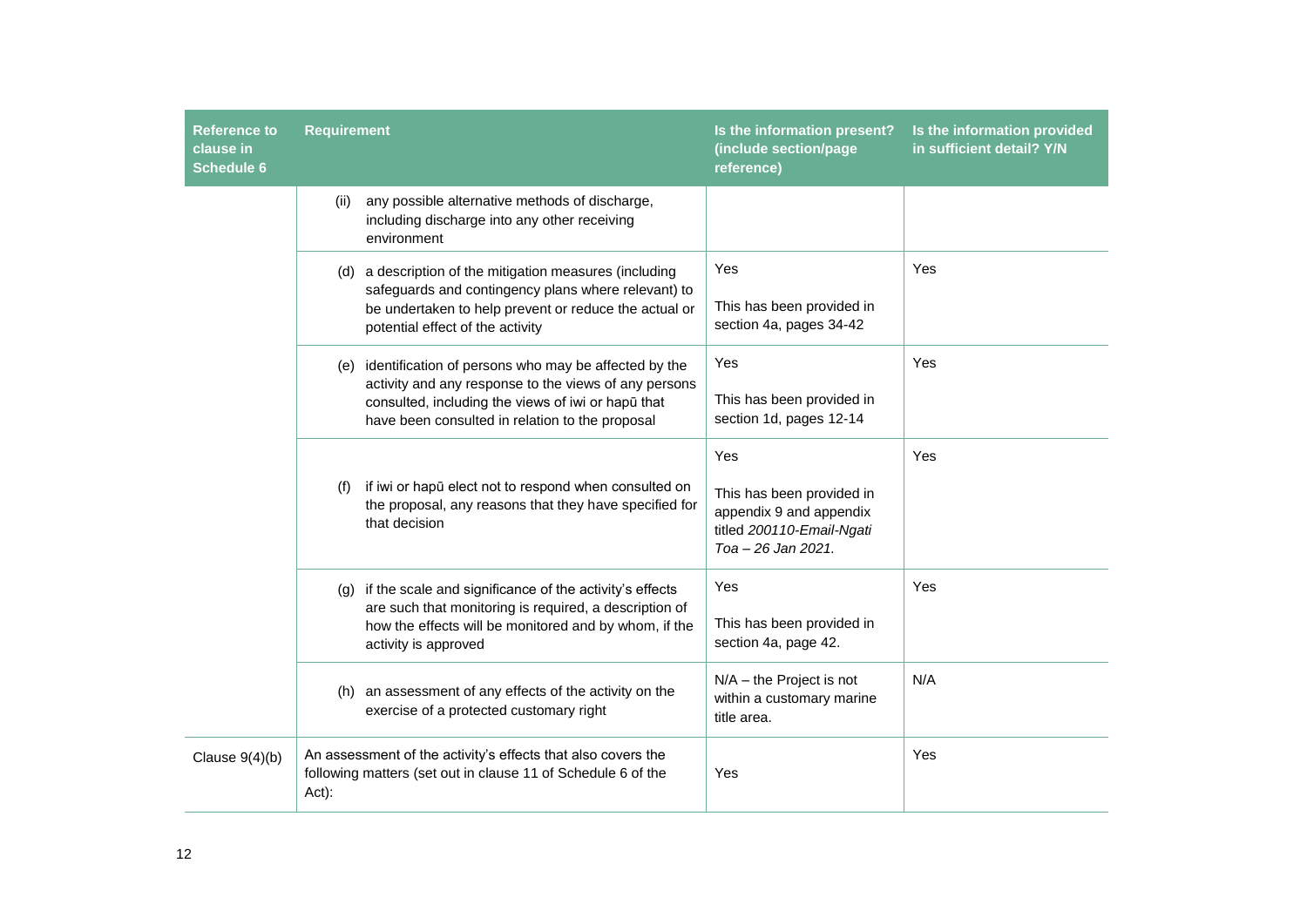| <b>Reference to</b><br>clause in<br><b>Schedule 6</b> | <b>Requirement</b>                                                                                                                                                                                        | Is the information present?<br>(include section/page<br>reference)                  | Is the information provided<br>in sufficient detail? Y/N |
|-------------------------------------------------------|-----------------------------------------------------------------------------------------------------------------------------------------------------------------------------------------------------------|-------------------------------------------------------------------------------------|----------------------------------------------------------|
|                                                       | (a) any effect on the people in the neighbourhood and, if<br>relevant, the wider community, including any social,<br>economic, or cultural effects                                                        | This has been provided in<br>section 4a pages 34-42                                 |                                                          |
|                                                       | (b) any physical effect on the locality, including landscape and<br>visual effects                                                                                                                        | Yes<br>This has been provided in<br>section 4a, pages 34 - 39.                      | Yes                                                      |
|                                                       | any effect on ecosystems, including effects on plants or<br>(C)<br>animals and physical disturbance of habitats in the vicinity                                                                           | Yes<br>This has been provided in<br>section 4a, page 41.                            | Yes                                                      |
|                                                       | (d) any effect on natural and physical resources having<br>aesthetic, recreational, scientific, historical, spiritual, or<br>cultural value, or other special value, for present or future<br>generations | Yes<br>This has been provided in<br>appendix 5 and appendix 9                       | Yes                                                      |
|                                                       | (e) any discharge of contaminants into the environment and<br>options for the treatment and disposal of contaminants                                                                                      | Yes<br>This has been provided in<br>section 6c, page 41 and<br>attachment 8 and 10. | Yes                                                      |
|                                                       | the unreasonable emission of noise<br>(f)                                                                                                                                                                 | Yes<br>This has been provided in<br>section 1a page 9.                              | Yes                                                      |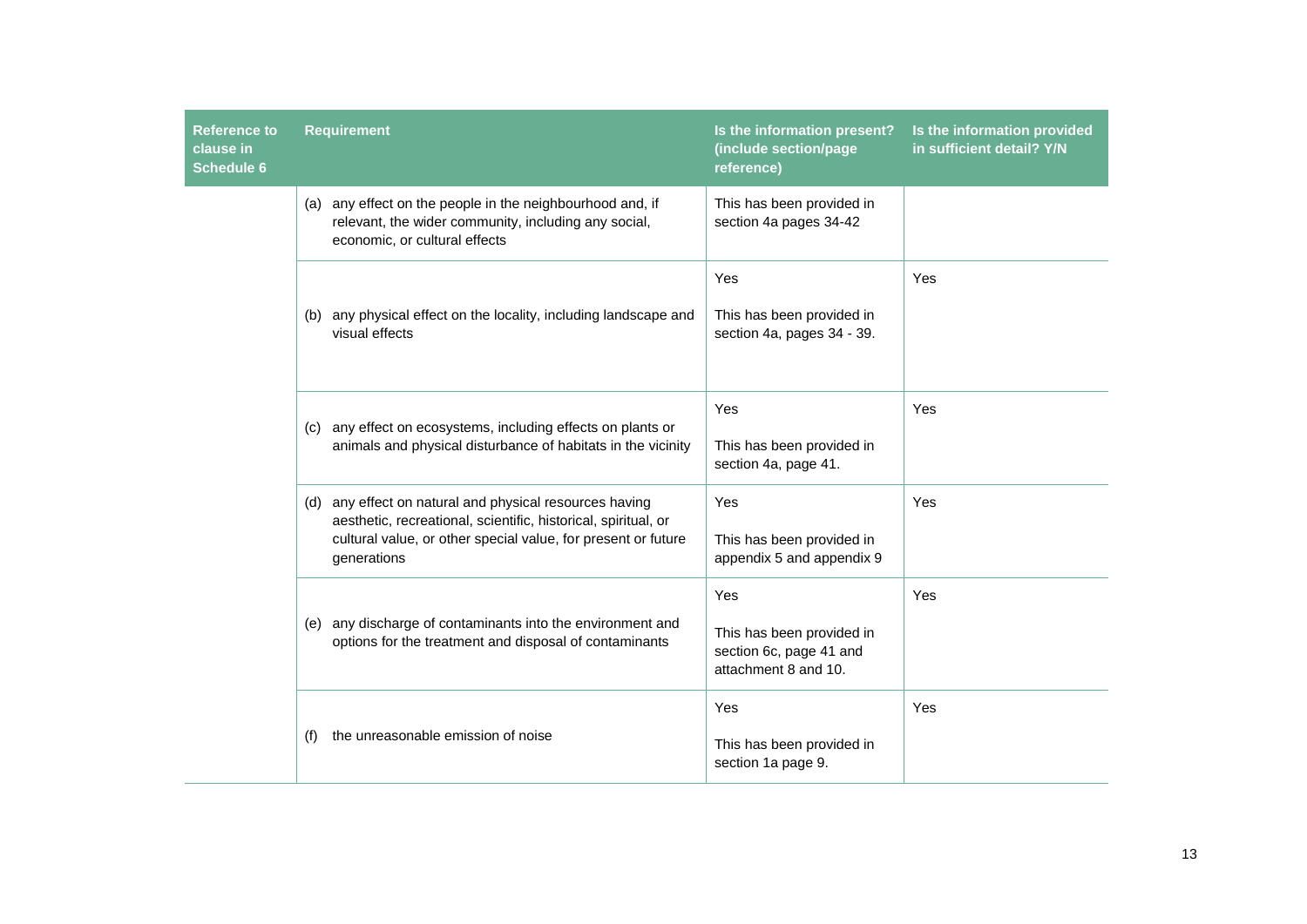| Reference to<br>clause in<br><b>Schedule 6</b> | <b>Requirement</b>                                                                                                                                                                                                                                                                                                          | Is the information present?<br>(include section/page<br>reference)                                                                                                                                                                                                                                                                                                                                                                                                                                                                                   | Is the information provided<br>in sufficient detail? Y/N |
|------------------------------------------------|-----------------------------------------------------------------------------------------------------------------------------------------------------------------------------------------------------------------------------------------------------------------------------------------------------------------------------|------------------------------------------------------------------------------------------------------------------------------------------------------------------------------------------------------------------------------------------------------------------------------------------------------------------------------------------------------------------------------------------------------------------------------------------------------------------------------------------------------------------------------------------------------|----------------------------------------------------------|
|                                                | any risk to the neighbourhood, the wider community, or the<br>(g)<br>environment through natural hazards or hazardous<br>installations.                                                                                                                                                                                     | Yes<br>This has been provided in<br>section 4a, page 34                                                                                                                                                                                                                                                                                                                                                                                                                                                                                              | Yes                                                      |
| Clause 9(5)                                    | Is there a cultural impact assessment?<br>If a cultural impact assessment is provided, is it prepared by or<br>on behalf of the relevant iwi authority?<br><b>OR</b><br>If a cultural impact assessment is not provided, a statement of<br>reasons given by the relevant iwi authority for not providing that<br>assessment | Yes<br>The applicant has provided a<br>cultural impact assessment<br>prepared by Morris Love on<br>behalf of Taranaki Whānui ki<br>te Upoko o te Ika (Port<br>Nicholson Block Settlement<br>Trust).<br>This have been provided in<br>attachment 9.<br>The Addendum named -<br>200110 - Email - Ngāti Toa<br>$-26$ Jan 2021 provides<br>correspondence between the<br>applicant and Ngāti Toa<br>Rangatira who have been<br>invited to provide a cultural<br>impact assessment but have<br>not provided further<br>correspondence to the<br>applicant | Yes                                                      |
| Clause $9(6)(a)$                               | If a permitted activity is part of the proposal to which the<br>consent application relates, a description that demonstrates<br>that the activity complies with the requirements, conditions, and                                                                                                                           | Yes                                                                                                                                                                                                                                                                                                                                                                                                                                                                                                                                                  | Yes                                                      |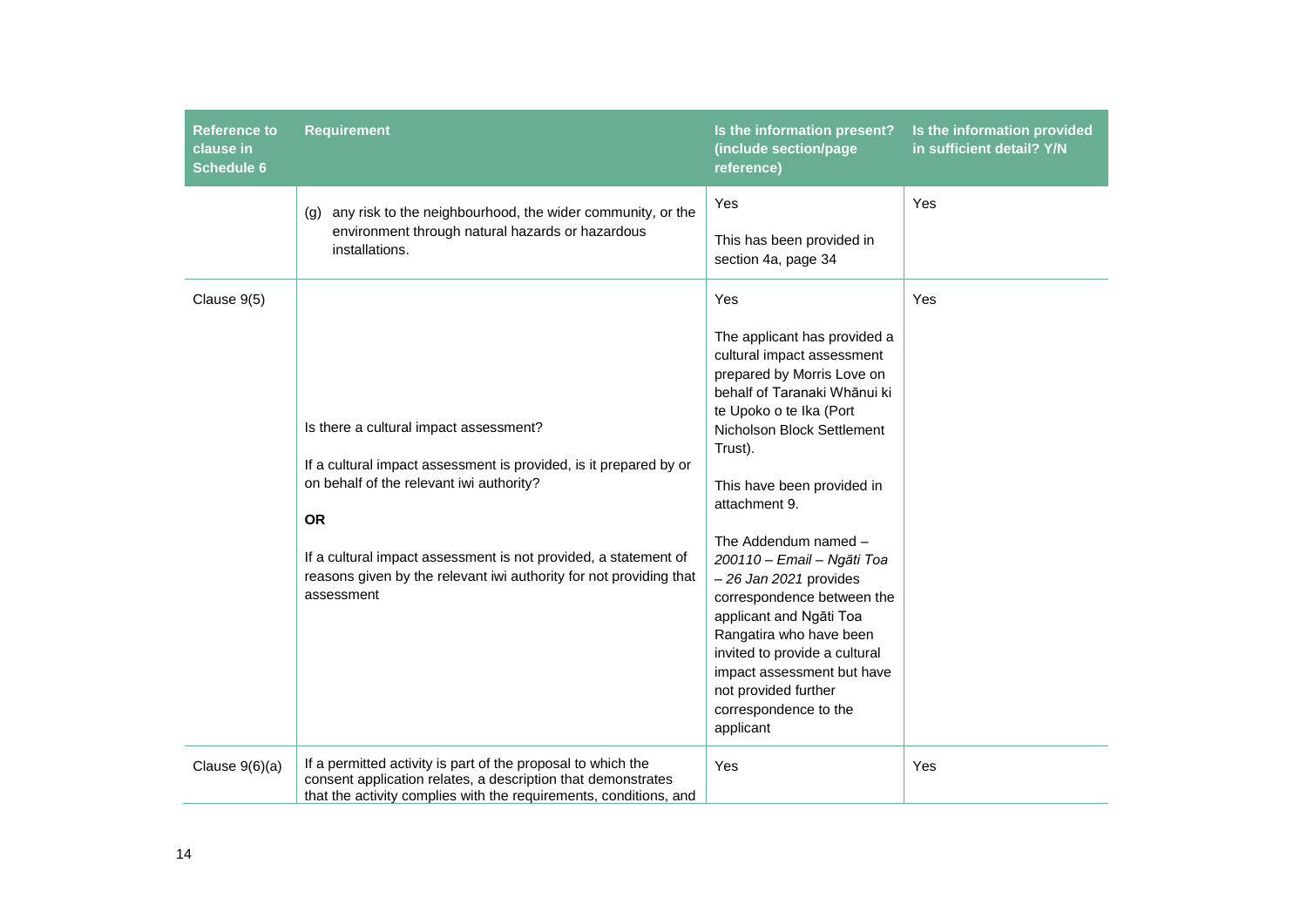| <b>Reference to</b><br>clause in<br><b>Schedule 6</b> | <b>Requirement</b>                                                                                                                                                                                                                                                                                                                                                    | Is the information present?<br>(include section/page<br>reference)                     | Is the information provided<br>in sufficient detail? Y/N |
|-------------------------------------------------------|-----------------------------------------------------------------------------------------------------------------------------------------------------------------------------------------------------------------------------------------------------------------------------------------------------------------------------------------------------------------------|----------------------------------------------------------------------------------------|----------------------------------------------------------|
|                                                       | permissions for the permitted activity (so that a resource<br>consent is not required for that activity under section 87A(1) of<br>the RMA)                                                                                                                                                                                                                           | This has been provided in<br>section 6a, page 41.                                      |                                                          |
| Clause $9(6)(b)$                                      | If the activity is to occur in an area that is within the scope of a<br>planning document prepared by a customary marine title group<br>under section 85 of the Marine and Coastal Area (Takutai<br>Moana) Act 2011, an assessment of the activity against any<br>resource management matters set out in that planning<br>document (for the purposes of clause 30(3)) | $N/A$ – the Project is not<br>within a customary marine<br>title area.                 | N/A                                                      |
| Clause $9(6)(c)$                                      | In the case of a referred project, all the additional information<br>required by the relevant referral order. Provide the following<br>information with any application for the Molesworth Street<br>Office Development project lodged with the Environmental                                                                                                         | Yes                                                                                    | Yes                                                      |
|                                                       |                                                                                                                                                                                                                                                                                                                                                                       | Yes<br>a. a heritage report                                                            | Yes                                                      |
|                                                       | Protection Authority (EPA) under clause 2 Schedule 6:                                                                                                                                                                                                                                                                                                                 | prepared by a heritage<br>expert that considers-                                       |                                                          |
|                                                       | a. a heritage report prepared by a heritage expert that<br>considers-                                                                                                                                                                                                                                                                                                 | (i) the location of the site<br>and proposed building;                                 |                                                          |
|                                                       | i) the location of the site and proposed building; and                                                                                                                                                                                                                                                                                                                | and                                                                                    |                                                          |
|                                                       | ii) the heritage context of the site and proposed building, if they<br>adjoin a listed heritage building; and                                                                                                                                                                                                                                                         | (ii) the heritage context of<br>the site and proposed<br>building, if they adjoin a    |                                                          |
|                                                       | b. a summary of any consultation undertaken with iwi or<br>Heritage New Zealand Pouhere Taonga; and                                                                                                                                                                                                                                                                   | listed heritage building;                                                              |                                                          |
|                                                       | c. a preliminary site investigation or detailed onsite<br>investigation report for a contaminated site in accordance with                                                                                                                                                                                                                                             | This has been provided in<br>section 6c, page 42. This is<br>supported by attachment 5 |                                                          |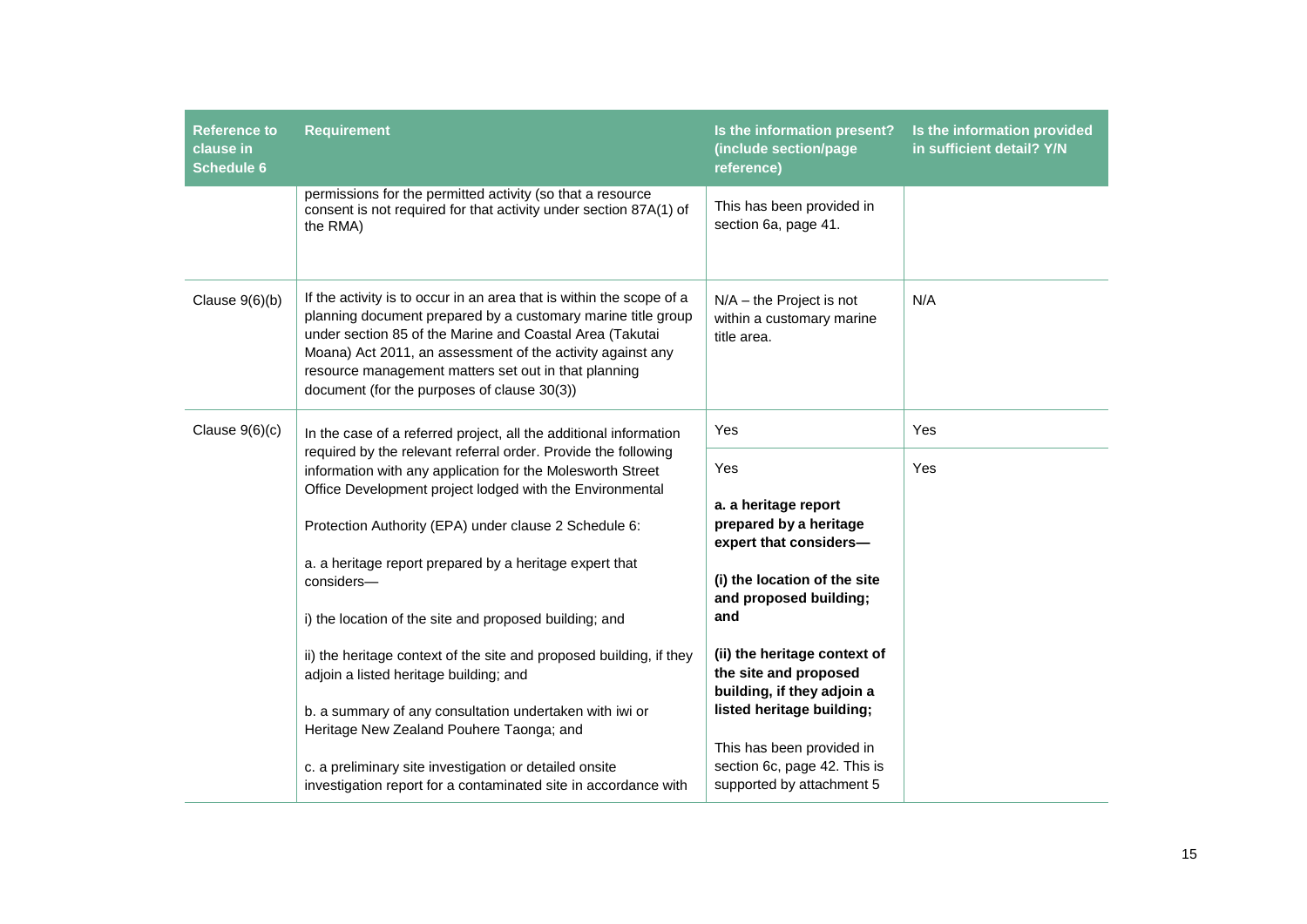| <b>Reference to</b><br>clause in<br><b>Schedule 6</b> | <b>Requirement</b>                                                                                                                                                                                                                                                                                                                                                                                                                                                                                                                                                                                                                                                                                                                                                                                                                                                                                                                                              | Is the information present?<br>(include section/page<br>reference)                                                                                                                                                                                                                                                                                                                                                                                                                                                                                                                                                                                                         | Is the information provided<br>in sufficient detail? Y/N |
|-------------------------------------------------------|-----------------------------------------------------------------------------------------------------------------------------------------------------------------------------------------------------------------------------------------------------------------------------------------------------------------------------------------------------------------------------------------------------------------------------------------------------------------------------------------------------------------------------------------------------------------------------------------------------------------------------------------------------------------------------------------------------------------------------------------------------------------------------------------------------------------------------------------------------------------------------------------------------------------------------------------------------------------|----------------------------------------------------------------------------------------------------------------------------------------------------------------------------------------------------------------------------------------------------------------------------------------------------------------------------------------------------------------------------------------------------------------------------------------------------------------------------------------------------------------------------------------------------------------------------------------------------------------------------------------------------------------------------|----------------------------------------------------------|
|                                                       | the requirements of the Resource Management (National<br>Environmental Standard for Assessing and Managing<br>Contaminants in Soil to Protect Human Health) Regulations<br>2011 (the NES), showing how compliance with the NES will be<br>achieved; and<br>d. a design statement, including a statement as to how the<br>proposal achieves design excellence given that the building<br>height exceeds the permitted height, but is within the 15%<br>design excellence allowance; and<br>e. a written approval from Wellington Water Limited, if the<br>proposal involves a discharge of dewatered water or<br>stormwater to the stormwater network during works; and<br>f. an earthworks management plan; and<br>g. any additional information that the Wellington City Council<br>and the Wellington Regional Council would require had the<br>application been submitted in accordance with the standard<br>process under the Resource Management Act 1991. | Yes<br>b. a summary of any<br>consultation undertaken<br>with iwi or Heritage New<br><b>Zealand Pouhere Taonga;</b><br>This has been provided in<br>section 6c, page 42.<br>This is supported by<br>attachment 9<br>Yes<br>c. a preliminary site<br>investigation or detailed<br>on-site investigation report<br>for a contaminated site in<br>accordance with the<br>requirements of the<br><b>Resource Management</b><br>(National Environmental<br><b>Standard for Assessing</b><br>and Managing<br><b>Contaminants in Soil to</b><br><b>Protect Human Health)</b><br><b>Regulations 2011 (the</b><br>NES), showing how<br>compliance with the NES<br>will be achieved; | Yes<br>Yes                                               |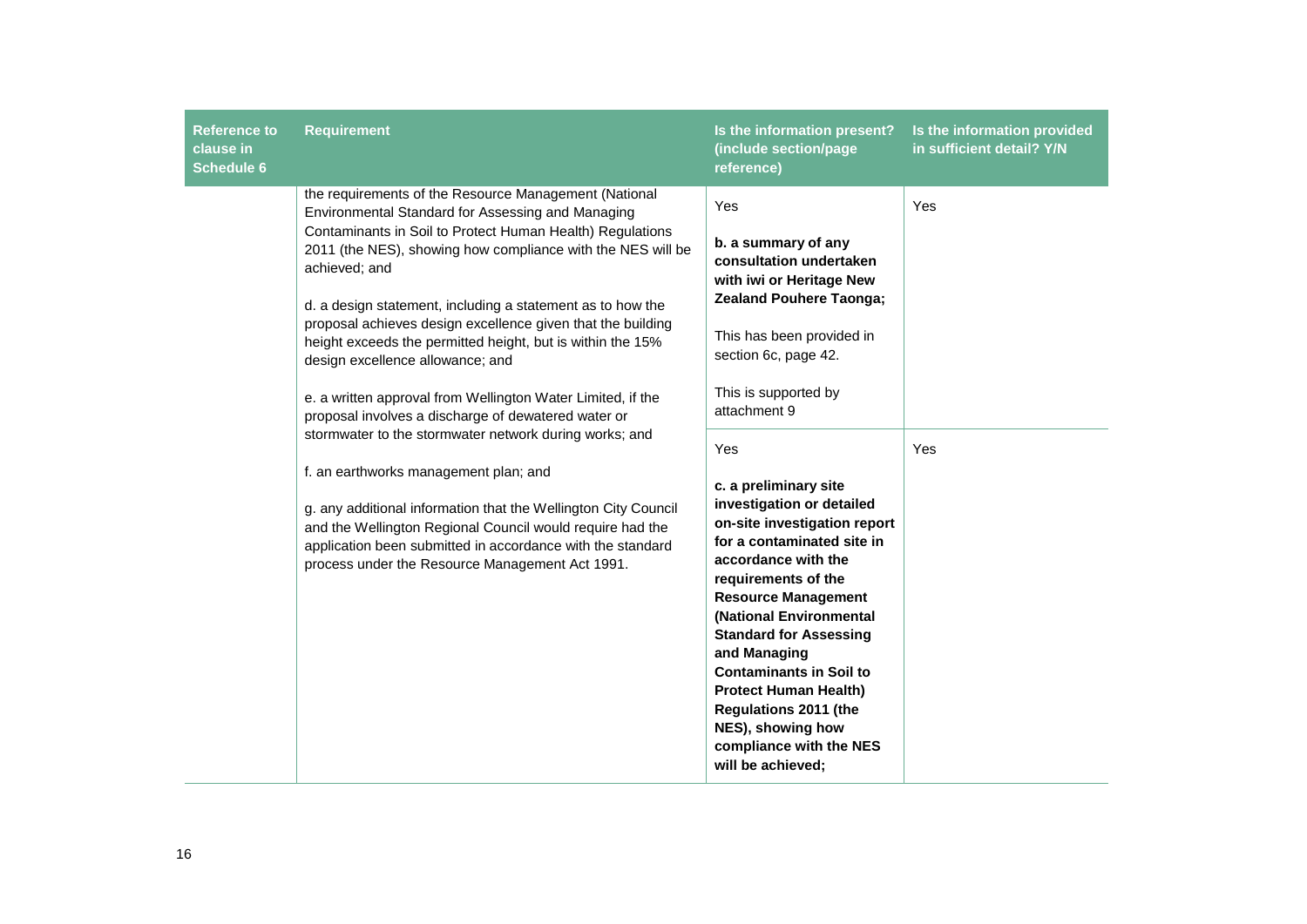| <b>Reference to</b><br>clause in<br><b>Schedule 6</b> | <b>Requirement</b> | Is the information present?<br>(include section/page<br>reference)                                                                                                                                                                                                                                                                       | Is the information provided<br>in sufficient detail? Y/N |
|-------------------------------------------------------|--------------------|------------------------------------------------------------------------------------------------------------------------------------------------------------------------------------------------------------------------------------------------------------------------------------------------------------------------------------------|----------------------------------------------------------|
|                                                       |                    | This has been provided in<br>section 6c, page 42. This is<br>supported by attachment 8.                                                                                                                                                                                                                                                  |                                                          |
|                                                       |                    | Yes<br>d. a design statement,<br>including a statement as to<br>how the proposal achieves<br>design excellence given<br>that the building height<br>exceeds the permitted<br>height, but is within the<br>15% design excellence<br>allowance;<br>This has been provided in<br>section 6c, page 42. This is<br>supported by attachment 4. | Yes                                                      |
|                                                       |                    | Yes<br>e. a written approval from<br><b>Wellington Water Limited,</b><br>if the proposal involves a<br>discharge of dewatered<br>water or stormwater to the<br>stormwater network during<br>works;<br>This has been provided in<br>section 6c, page 42. The<br>applicant has identified that                                             | Yes                                                      |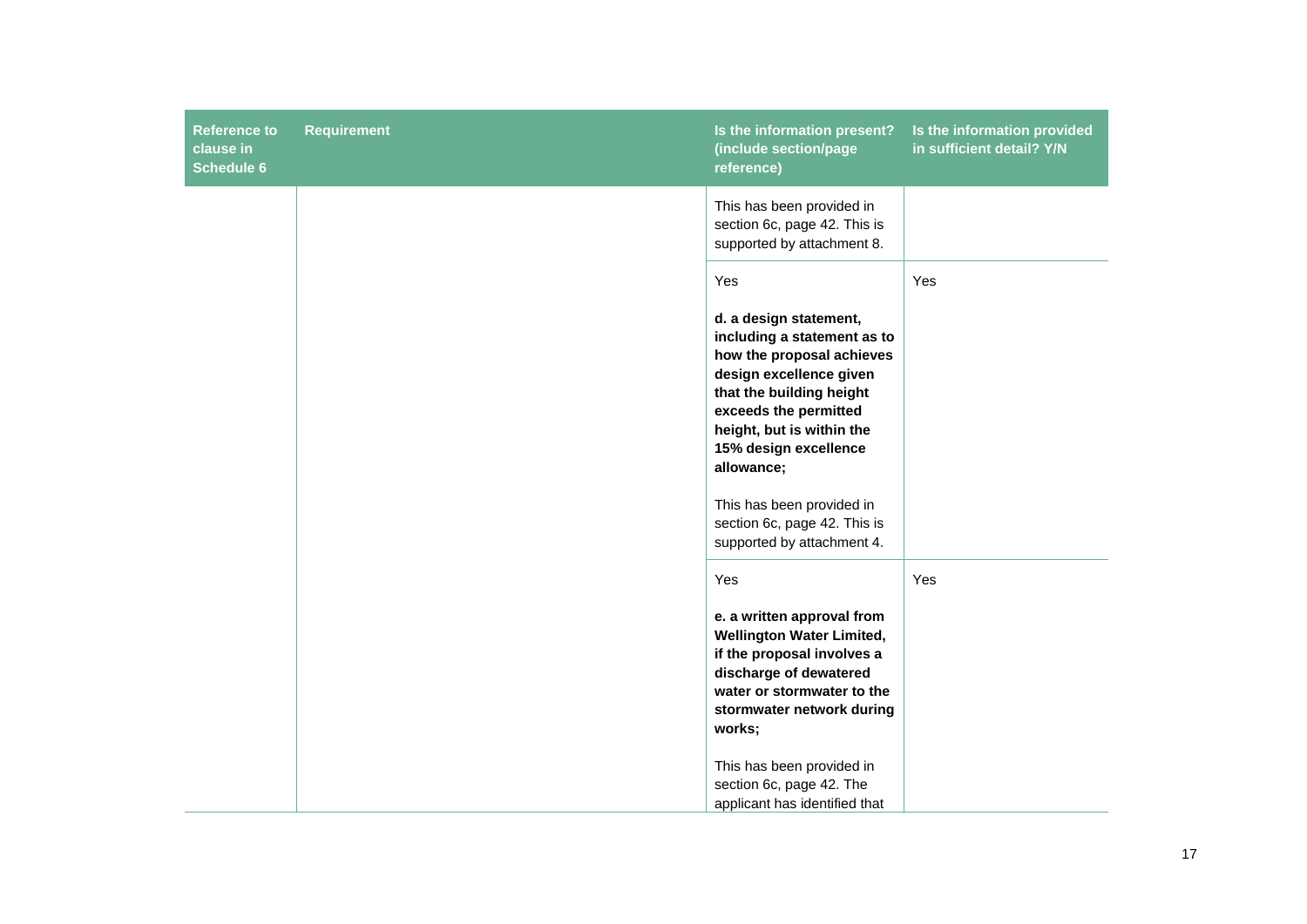| <b>Reference to</b><br>clause in<br><b>Schedule 6</b> | <b>Requirement</b> | Is the information present?<br>(include section/page<br>reference)                                                                                                                                                                                                                     | Is the information provided<br>in sufficient detail? Y/N |
|-------------------------------------------------------|--------------------|----------------------------------------------------------------------------------------------------------------------------------------------------------------------------------------------------------------------------------------------------------------------------------------|----------------------------------------------------------|
|                                                       |                    | "the preliminary site<br>assessment of the<br>surrounding area indicates<br>that the proposal will not<br>require dewatering for<br>foundation construction.<br>Wellington Water approval is<br>not required for small scale<br>sites of this nature."                                 |                                                          |
|                                                       |                    | Yes<br>f. an earthworks<br>management plan;<br>This has been provided in<br>section 6c, page 42                                                                                                                                                                                        | Yes                                                      |
|                                                       |                    | Yes<br>g. any additional<br>information that the<br><b>Wellington City Council</b><br>and the Wellington<br><b>Regional Council would</b><br>require had the application<br>been submitted in<br>accordance with the<br>standard process under<br>the Resource Management<br>Act 1991. | Yes                                                      |